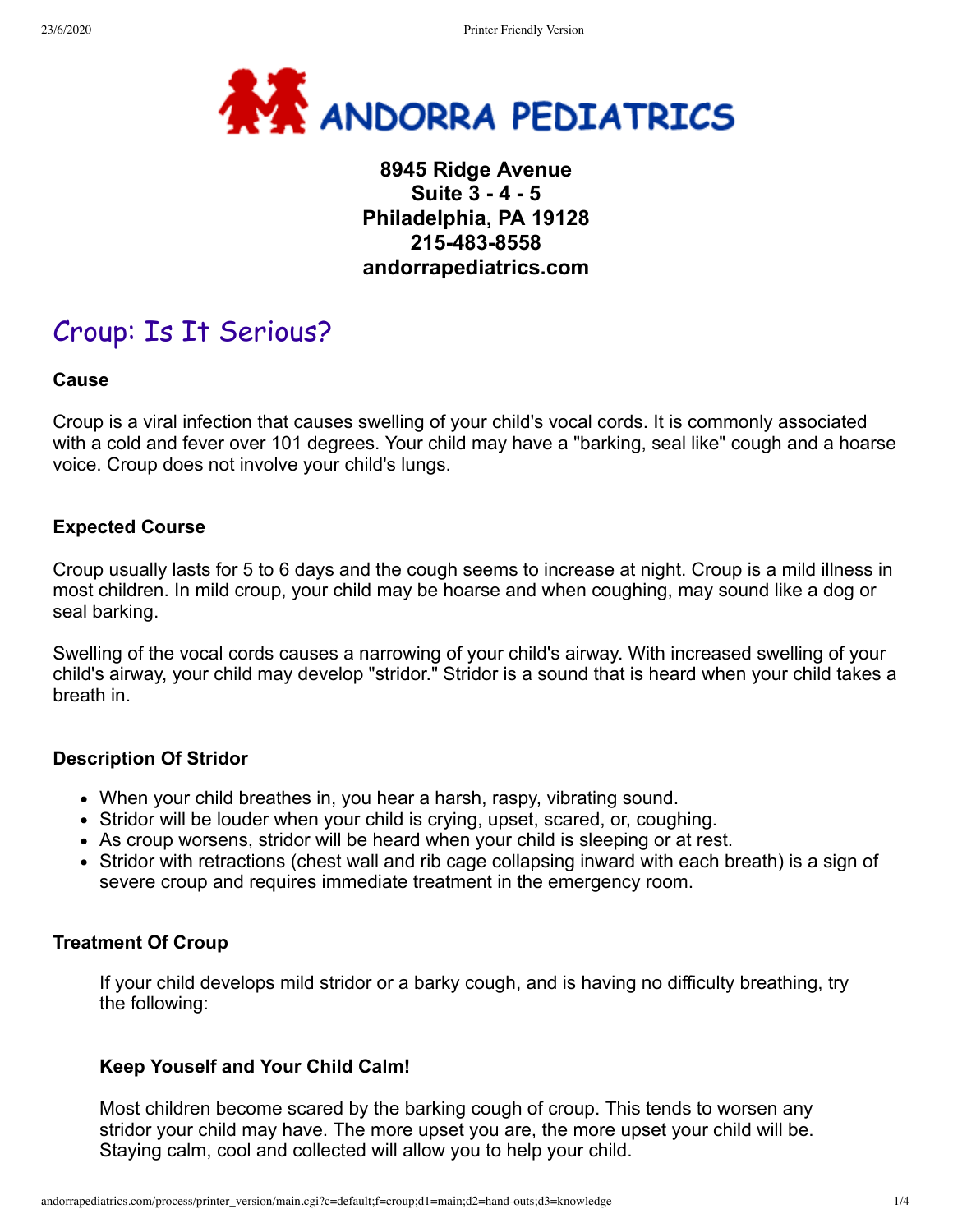# **The Foggy Bathroom**

Warm moist air works well to relax the vocal cords and lessen stridor. Run the hot shower with the bathroom door closed. Once the room is fogged up, take your child in there for at least 10 minutes. Try to keep your child calm by cuddling or reading a story.

Fill a humidifier with warm water and have your child breathe deeply from the stream of humidity.

If a humidifier is not available, have your child breathe through a warm, wet washcloth placed loosely over his/her nose and mouth.

# **What If I Run Out Of Hot Water?**

Cold air works as well as humidity to lessen your child's stridor. Dress your child in warm clothes and go for a walk outside in the cold winter air.

#### **Mist And Humidity**

Dry air usually makes a cough worse. Keep your child's bedroom humidified. Use a cool air vaporizer if your child's room is warm or a warm air humidifier if the room is cold. Run it 24 hours a day. Remember to clean the vaporizer or humidifier everyday. The room should be moist, but water should not be dripping down the walls.

#### **Warm Fluids For Coughing Spasms**

Coughing spasms are often due to sticky mucus caught on the vocal cords. Warm fluids may help relax the vocal cords and loosen up the mucus. Use clear fluids (ones you can see through) such as apple juice, lemonade or herbal tea.

# **Cough Medicines**

Robitussin DM can be used to lessen your child's coughing. Robitussin Pediatric has onehalf the dextromethoraphan (cough suppressant) as Adult Robitussin in one teaspoon. The dose of Adult Robitussin is ¼ to ½ teaspoon for each 10 pounds of body weight or for Pediatric Robitussin, the dose is ½ to 1 teaspoon for each 10 pounds of body weight. Or example, If your child is 20 pounds, he/she can have  $\frac{1}{2}$  to 1 teaspoon of the Adult Robitussin. This dose can be repeated every 4-6 hours as needed for relief of the cough. The maximum single dose of Adult Robitussin is 2 teaspoons or 4 teaspoons of Pediatric Robitussin.

If your child has a fever (over 101 degrees) you may give acetaminophen (Tylenol). Refer to Tylenol dose chart, which are available on our fever sheet in the office or on our Web Page.

# **What Should I Expect?**

Most children settle down with the above treatments and then sleep peacefully through the night. If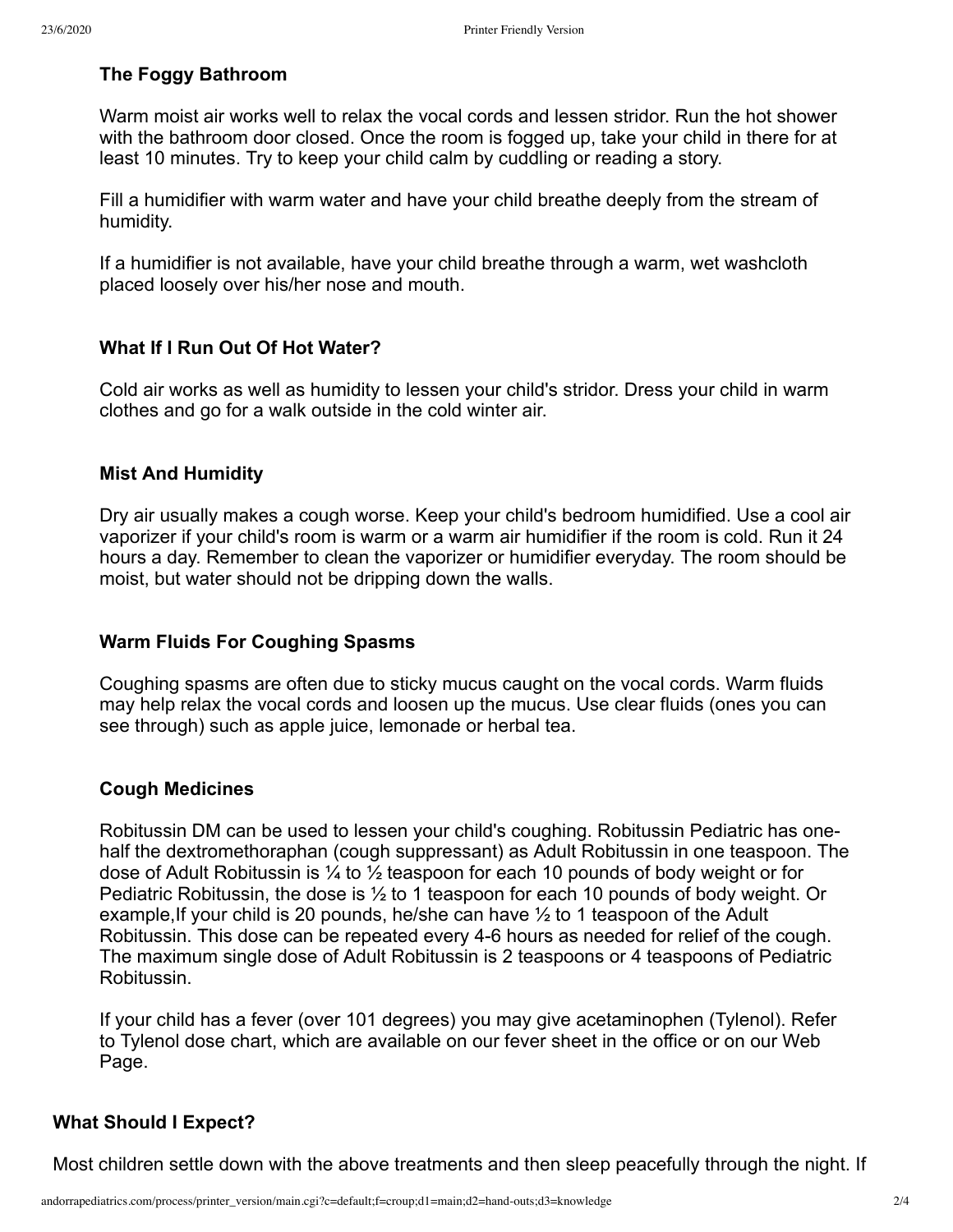your child is having any difficulty breathing, call our office immediately.

During the first several nights of croup, you may feel more comfortable sleeping in your child's room. However, once your child is better, return to your normal sleeping arrangements so this does not become a habit.

# **Will Smoking Effect Croup?**

Smoking will make croup worse. Do not let anyone smoke around your child at any time.

### **Contagiousness**

The virus that causes croup is contagious to other children as long as your child has a fever over 101 degrees. Your child can return to school or child care once he/she feels better and the fever is less than 101 degrees for at least 24 hours.

# **Call Our Office Immediately if:**

- Your child's color around the lips or inside the mouth appears blue.
- Your child is having trouble breathing.
- Your child has increased drooling or spitting, or starts having difficulty swallowing.
- The warm mist fails to improve the stridor in 20 minutes.
- Your child is acting sick.

# **Call Our Office Within 24 Hours if:**

- Your child has stridor.
- Fever (over 101 degrees) with croup lasting more than 3 days.
- Croup lasting more than 5 days.
- If you have any concerns or questions.
- 1. The pictures below show views of the nose, mouth, throat, upper airway and lower airway (lungs).
- 2. The areas labeled "Vocal fold" and "Trachea" (above the lungs) are the areas affected in croup.
- 3. In Croup, the trachea becomes swollen and this results in the typical seal bark.
- 4. The area marked "Lungs" is the area affected by Asthma.